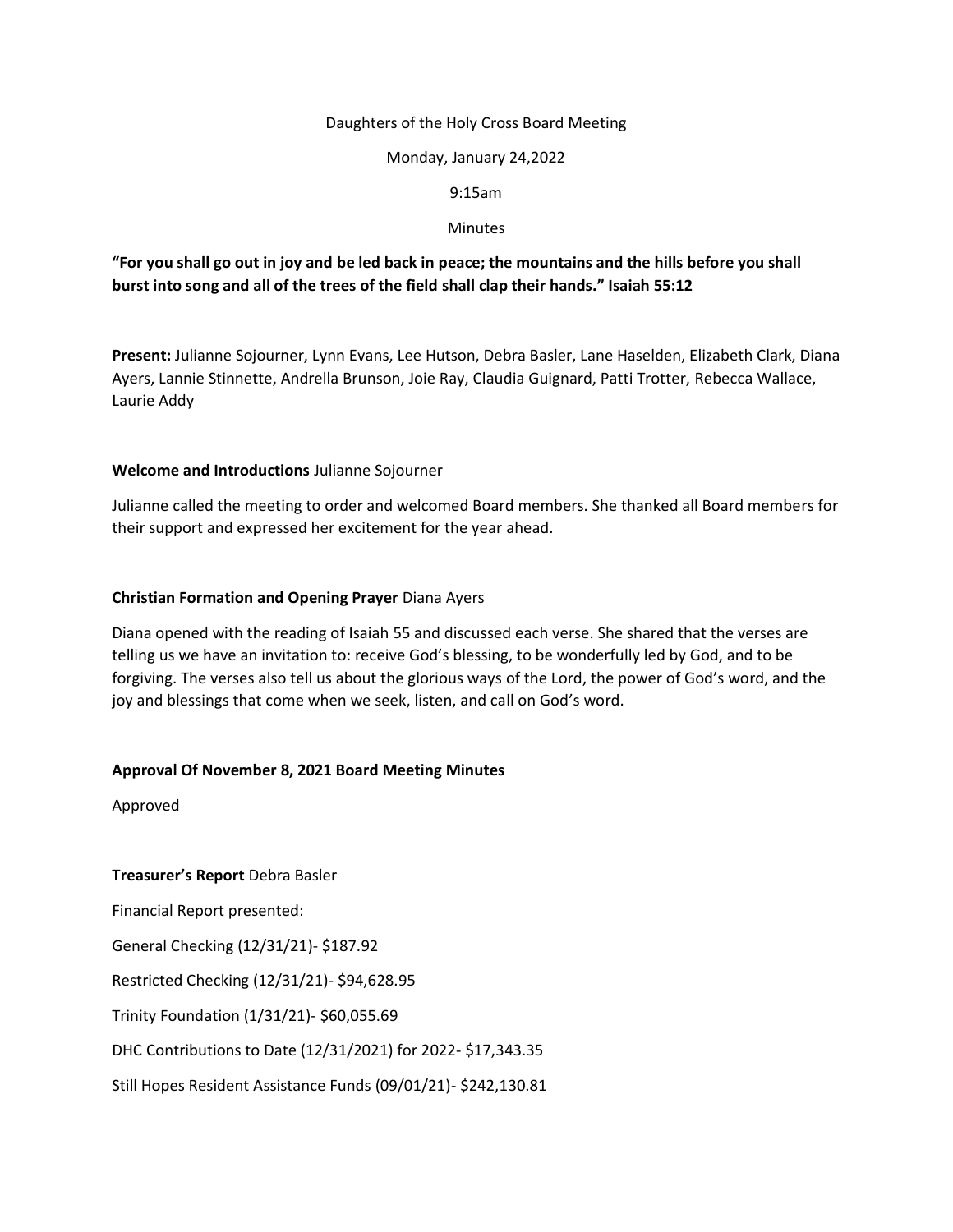Sarah Hempley Scholarship Fund (10/01/20)- \$15,046.69

### **Chapter Reports**

**Bishop Finlay** Lee Hutson

There are no plans due to Covid.

#### **Bishop Temple** Patti Trotter

No current plans because of Covid but Patti would like to focus on recruiting new members and engaging current members until the time comes when they can meet in person again.

#### **Elsie Lamar** Julianne Sojourner (for Jessica Shand)

They plan to gather during the first quarter. Elizabeth Moosbrugger is going to be the guest speaker and Jessica asked that we please look for further information about this event online.

#### **Committee Reports:**

### **Altar Guild** Lannie Stinnette

The altar guild teams are starting to build back up. Wine is not being served during communion. Pottery will not be used throughout Lent, only silver. Lannie mentioned they are preparing for approximately 800 people for the Consecration of the Bishop. This will be held on Friday, February 25<sup>th</sup> and Saturday, February 26<sup>th</sup>.

# **Bazaar** Julianne Sojourner

Julianne announced that Clark Lee and Christin Daniel will be the chairs for this years Bazaar. They met last week and Julianne spoke about how excited they are for the 2022 Bazaar. Julianne also mentioned the excitement and great turnout she saw at this past Bazaar. She thanked Claudia Guignard for all she and her co-chairs did to make the Bazaar a huge success.

# **Church Women United** Julianne Sojourner (for Margie Dillard)

Julianne read the CWU newsletter online and noticed one of our parishioners, David Pable, was nominated by Trinity and then honored during their Human Rights Day celebration. He was recognized for his volunteer service that made positive differences toward equality. Mary Weston suggested we highlight this in our communication/newsletter. It was noted that he answers our phones once or twice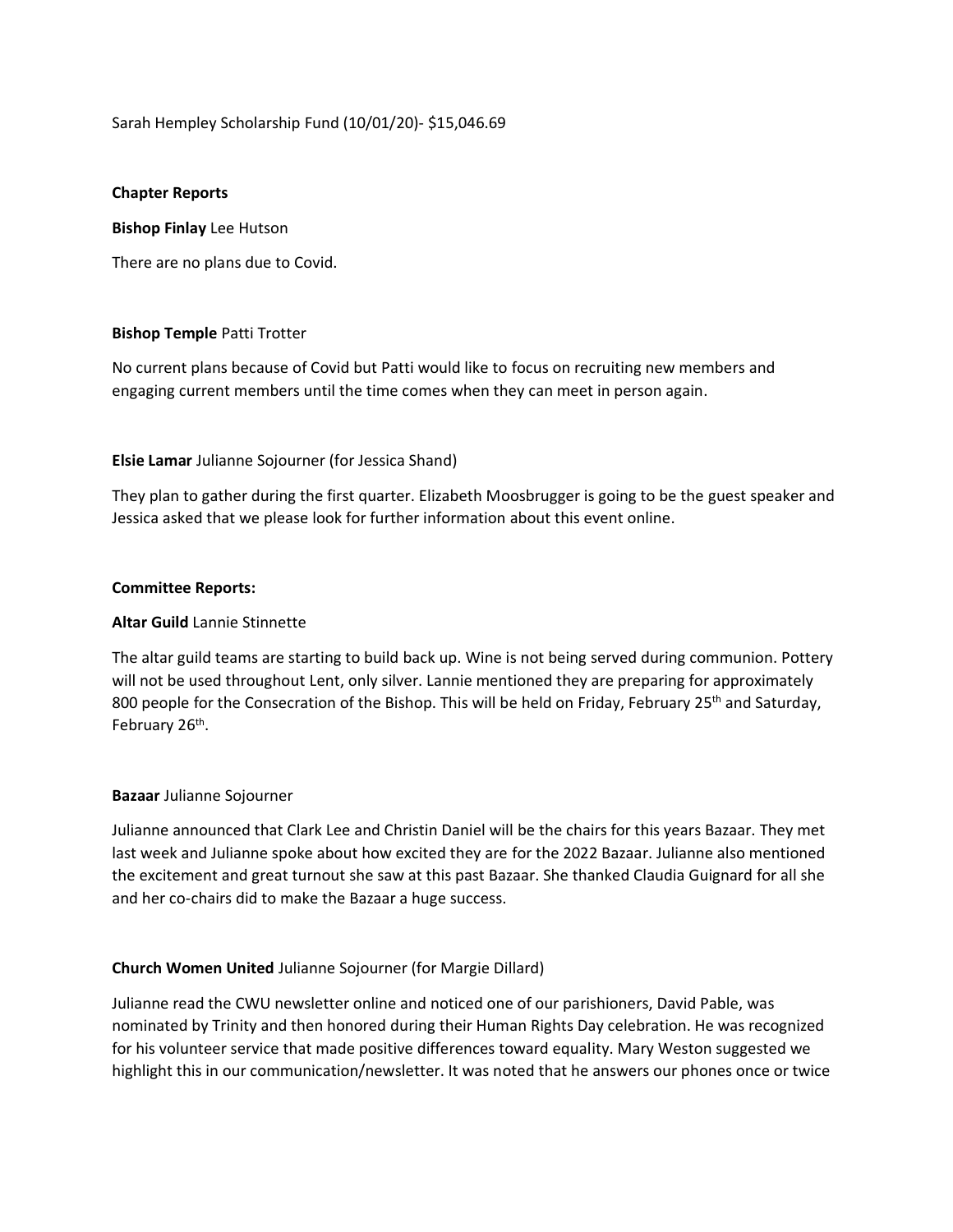a month and is in charge of the Sunday breakfast program. Mary Weston also asked that we keep Trinity members in mind to nominate for further CWU awards.

# **Condolence Correspondence** Rebecca Wallace

Rebecca reported that she has sent out notes to the families of the following: Janice Park Rivers, Joyce Catherine Ertell Brown, Jean Johnston, Katherine Fulmer Thorne, and C. Thomas Caskey.

# **Membership Meetings** Andrella Brunson

The dates for the meetings are on the calendar which we received by mail. These dates are also posted online. Andrella Brunson reported that she was looking forward to getting the meetings running. Mary Weston reported she purchased more salad forks and she was waiting for all of the silverware to come in. Julianne asked us to welcome two new flower guild members who will be helping with the flower arrangements for the Membership Meetings, Loucinda Haselden and Elizabeth Harmon.

**Episcopal Church Women** Julianne Sojourner (for Mary Frances Caldwell)

No report

**Flower Delivery** Julianne Sojourner (for Connie Britt, Clara Koon, Lucille Boyle)

No report

# **Lemonade on the Lawn** Julianne Sojourner (for Tricia Morris)

Julianne announced that Tricia Morris and her husband will be taking over this committee.

#### **Lenten Lunches** Julianne Sojourner (for Arney Love)

Julianne reported that Lenten lunches are up in the air at this time, but she is hopeful they will be able to have them this year. Andrella Brunson mentioned she has Shrove Tuesday on her calendar and she was hopefully that would lead in to us being able to have Lenten lunches.

**Memorials** Julianne Sojourner (for Elizabeth Laffitte)

Julianne reported that Elizabeth gave her annual report at our last meeting in December.

**Memorial for Holiday Fruit and Flowers** Julianne Sojourner (for Nan Sammataro, Katherine Robinson)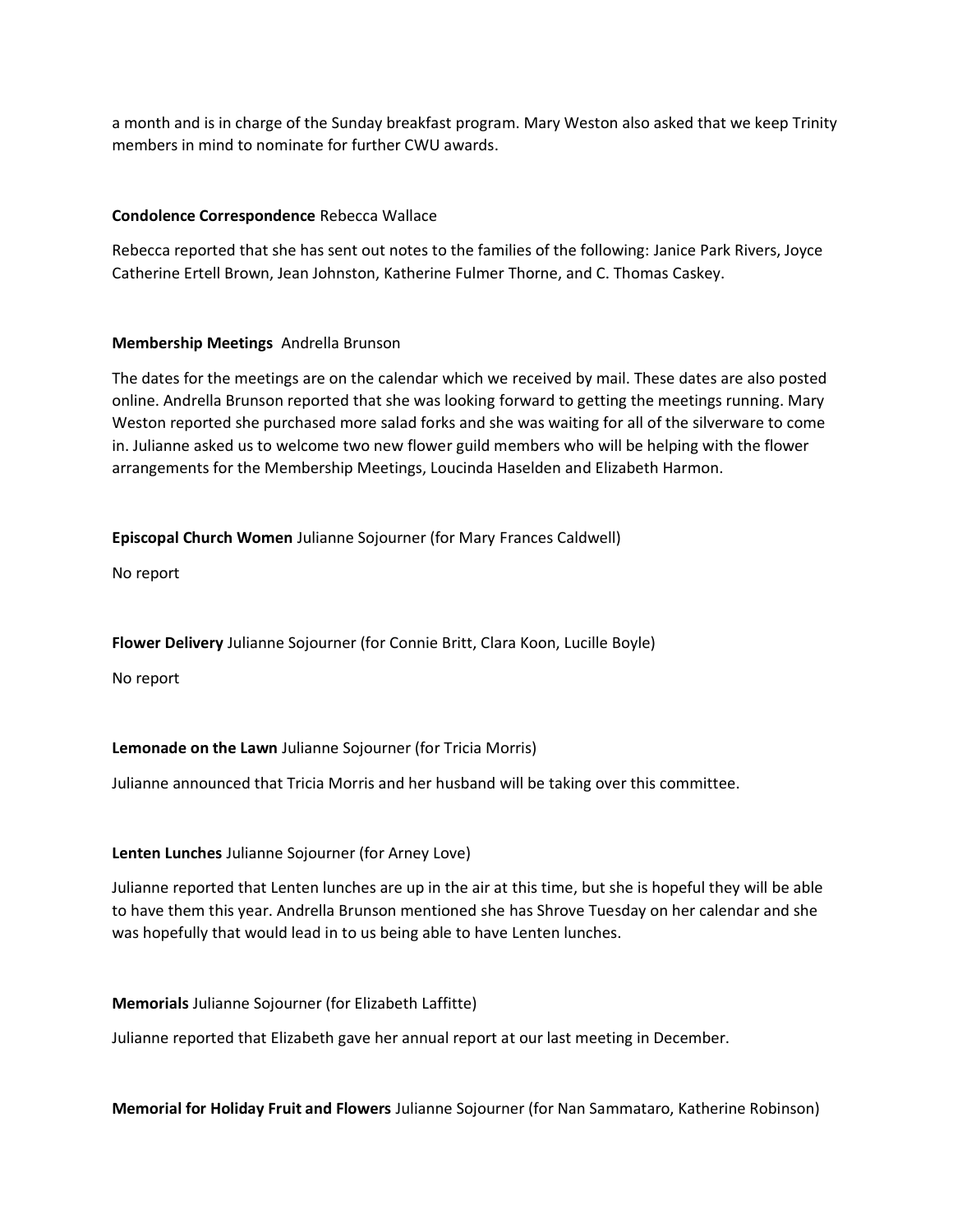Their annual report was also given at our last meeting in December.

# **Needlework Guild** Julianne Sojourner (for Alison Johnson)

Julianne reported right now with Covid they are not meeting as a group but are working independently from home. This committee is currently working on hats for the homeless and the Trinity Cross ornaments. Mary Weston announced they are taking preorders for the Celtic Cross ornaments. Please email her if you are interested. Mary also said if anyone is interested in helping, the are looking for new stitchers. She spoke about taking the old kneelers to someone in Inman, SC. They salvaged some pieces of the kneelers that are now being framed. These will be offered to the priests to hang in their offices or somewhere on campus as they are the property of Trinity. Mary mentioned they are looking at taking the big kneelers from the Cathedral apart and selling pieces at the Bazaar.

#### **New Life Support** Clara Koon

No report.

# **Aftercare** Nell Chastain

No report.

# **Nominating** Lynn Evans

Lynn Evans explained the announcement she made in the Tidings did go out a week earlier than anticipated but she is excepting nominations for the following DHC 2023 positions: President-Elect, Vice-President, Secretary, Treasurer-Elect and one Nominating Committee member. Her committee plans to meet in March and then announce the new board members in May. When considering nominations, you may nominate yourself as well as others for the above positions.

# **Special Events** (Flowers/Food) Susan Umbach and Andrella Brunson

Julianne announced that Andrella will be handling the food portion and Susan Umbach has agreed to take Julianne's role as the flower person for Special Events. Julianne and Susan will be working together. The first special event will be in February, the Consecration of the new Bishop. As mentioned earlier in the meeting, this event will take place on Friday and Saturday, February 25<sup>th</sup> and 26<sup>th</sup>. Mary Weston asked for volunteers to help with this event in several capacities. Shifts are divided in to 3 to 3.5 hours. Mary feels she will need about 30-35 volunteers.

**Still Hopes Valentines Event** Julianne Sojourner (for Polly Morrison and Elizabeth Wyman)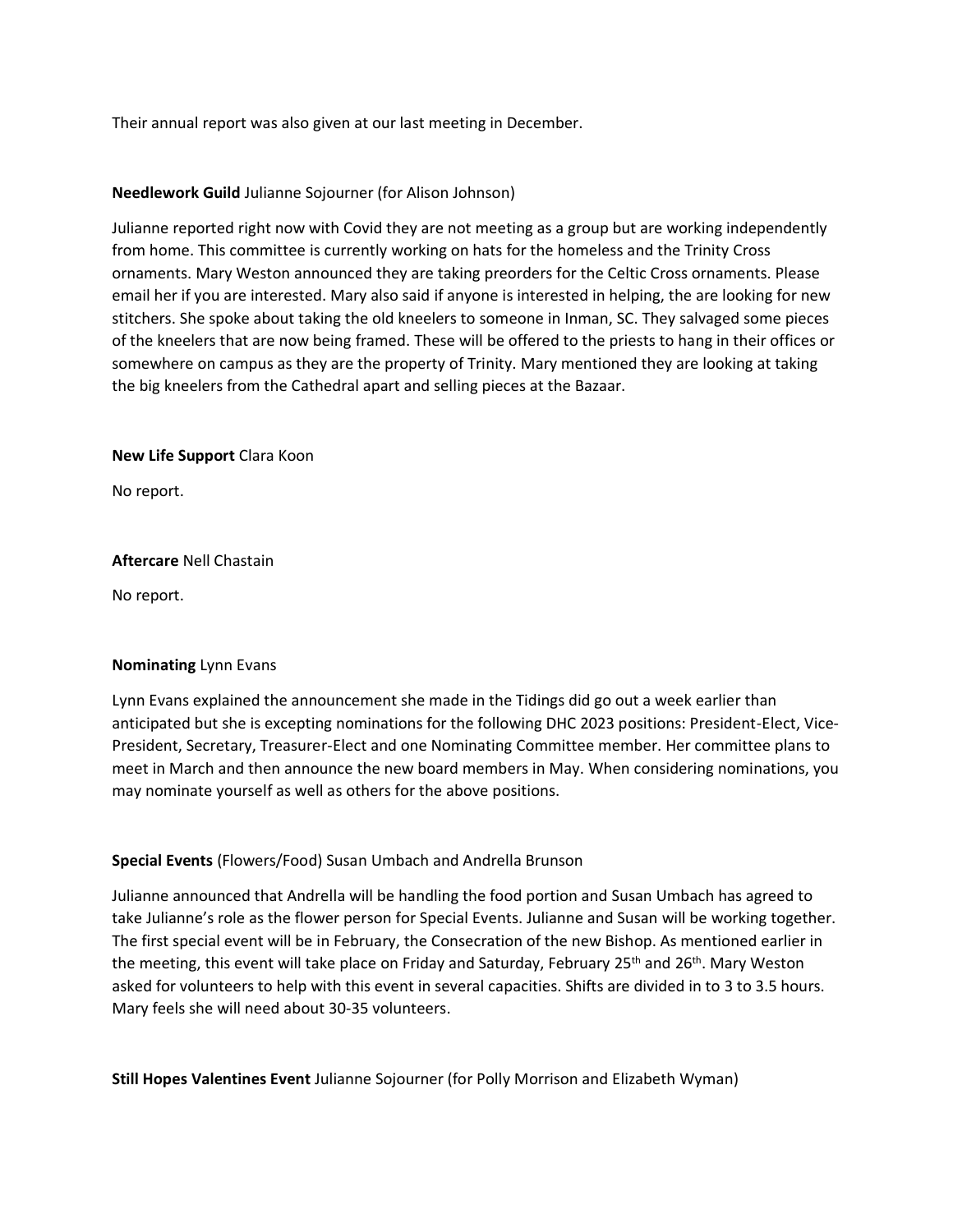Julianne Sojourner reported that this event is still very much up in the air due to Covid restrictions. There was talk about doing individual gift bags for the residents like Bishop Finlay and Bishop Temple Chapters did last year.

# **United Thank Offering** Julianne Sojourner (for Sophie Martin)

Julianne Sojourner announced that Sophie Martin will be taking this over from Kenzie Newton. The two are meeting to make a smooth transition.

#### **Old Business**

There are a few mistakes on the Board and Committee list that was mailed out in the DHC annual packet. Diana Ayers and Ann Gressette's emails are listed incorrectly. Diana's correct email address is [dbayers64@gmail.com](mailto:dbayers64@gmail.com) Ann's correct email address is [agressette1@sc.rr.com](mailto:agressette1@sc.rr.com) Also on the website for the DHC there is an incorrect date listed for the May meeting. The correct date is Monday, May 16, 2022.

Lynn Evans asked that next year we add Flower Guild as an option to check off on the DHC Volunteer Form. Julianne agreed.

#### **New Business**

No report.

# **Closing Prayer** Diana Ayers

Diana closed with a lovely prayer.

The meeting was adjourned at 9:55am

Respectfully submitted, Lane Haselden